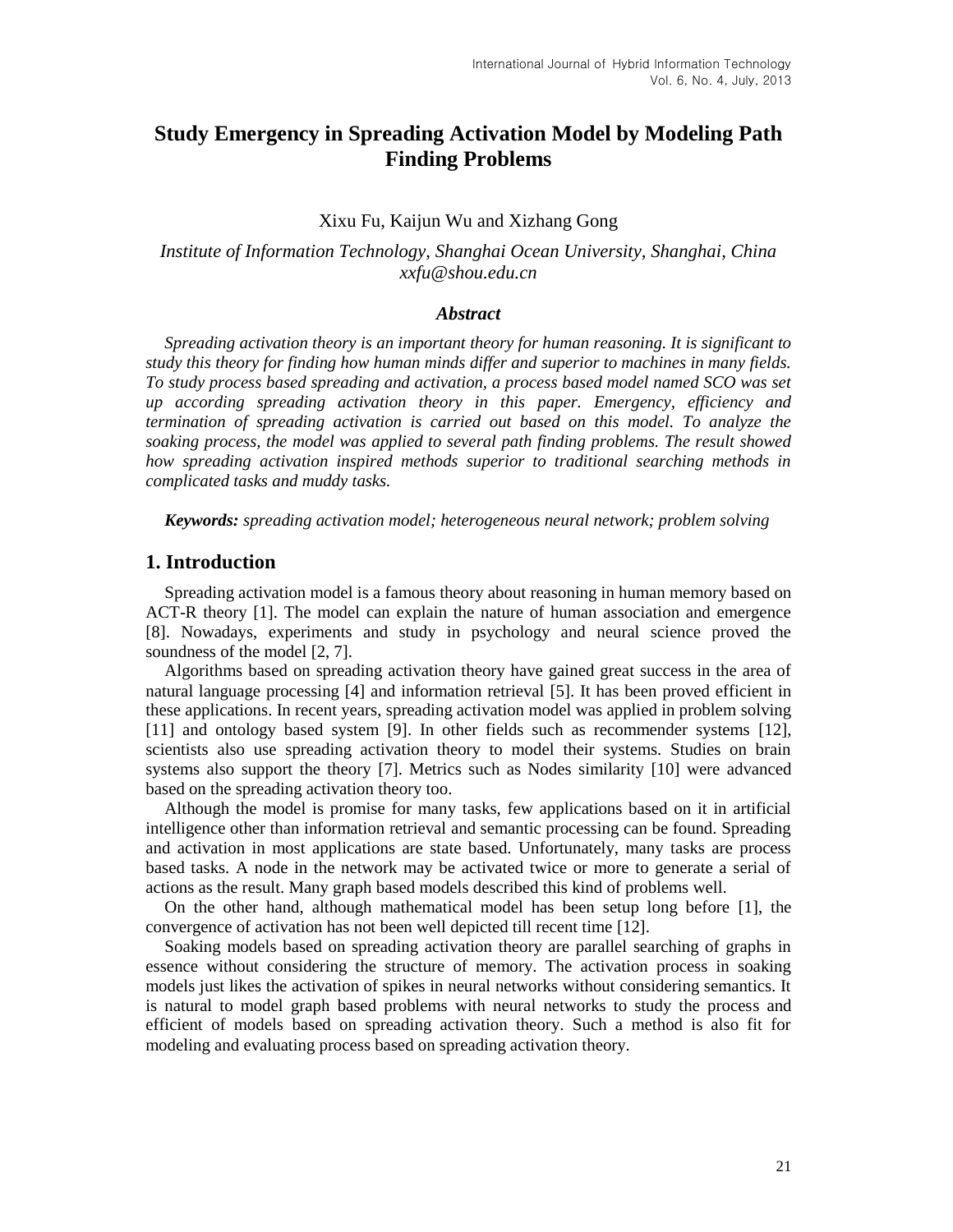This paper first analyzed spreading activation theory in a process based way. Then, a model was setup for spreading activation theory using heterogeneous neural network. With this model, three shortest path finding problems were analyzed:

- 1. Find the shortest path between two vertexes in a given weighted graph.
- 2. Find the shortest circle which cover all vertexes begin with one vertex in a given weighted graph.
- 3. Find a vertex which has the least summary cost to n vertexes in a positive weighted connected graph.

The soaking and convergence process is analyzed with the solving of the first problem. Solving of the second problem can show how human minds solve searching problems. The third problem can show the PDP [3] method human solving problems in a better way.

## **2. Human Knowledge and Reasoning**

Human beings have a large knowledge system to support daily reasoning and decisions. However, men can get result and decide in short time in tasks which need mass knowledge. When an idea emerges, good ideas will emerge soon. It is a good saying that you can recognize the president of USA through 6 people. Knowledge of human are organized in such a highly related method.

On another hand, men often confusing in the tasks like Hanoi tower problem and chess playing.

## **3. Spreading Activation Theory**

Spreading activation theory can explain how knowledge is applied in human minds. Models also showed the superiority of spreading activation theory in dense knowledge environment [11].

Early version of spreading activation theory was generated in the study of language and semantics [4]. In classical description of spreading activation theory, related semantic elements such as words can activate related elements to form needed scenarios. Spreading activation serves the function of quickly spreading an associative relevancy measure over declarative memory [1].



**Figure 1. Soaking among Nodes**

As shown in Figure 1, a node can send information to activate connected nodes by sending activation information. Activated nodes can generate new information to activate other nodes. In the activation process, heuristic information can be generated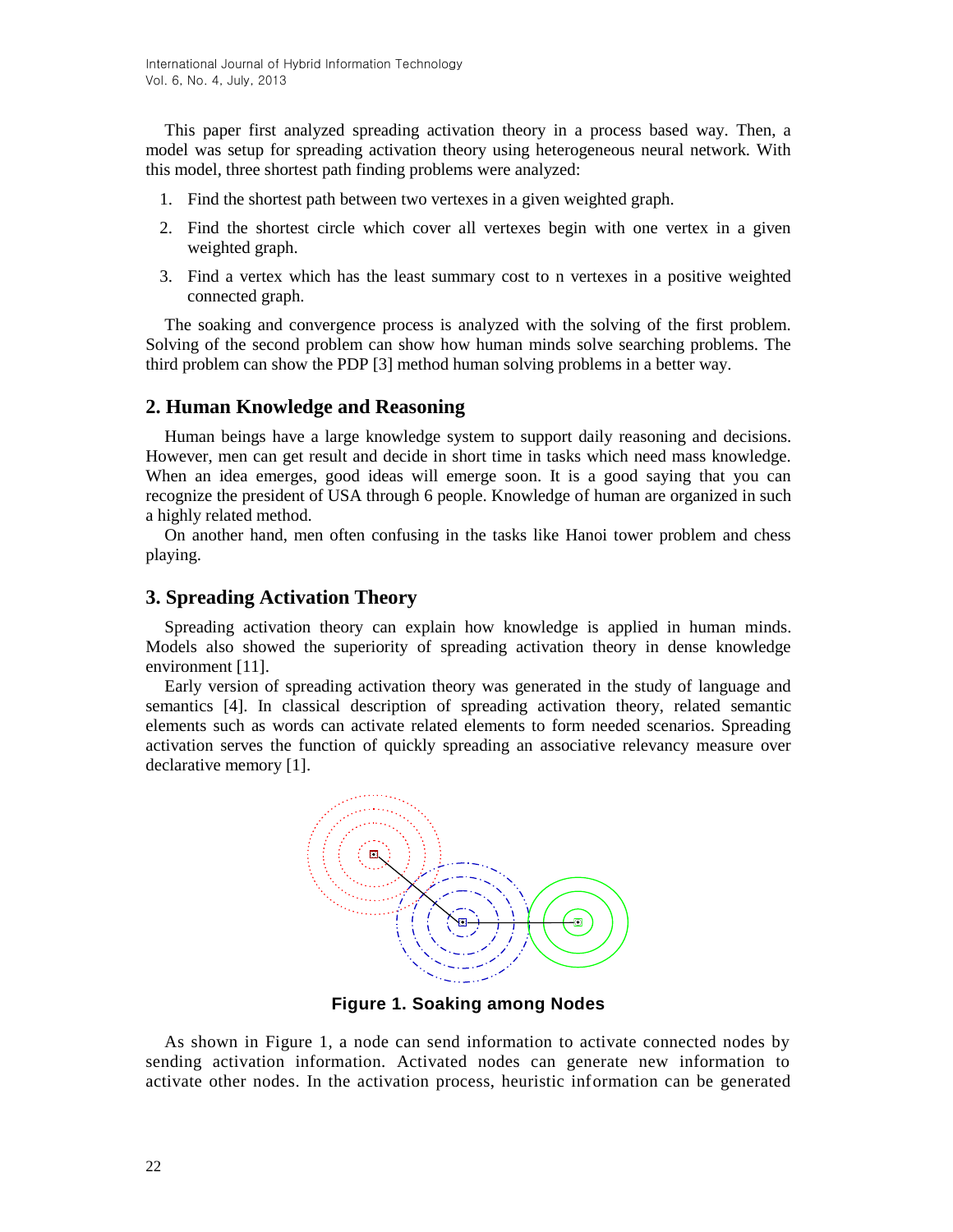and the soaking process will be suppressed and will stop at last. According to the emergence theory [8], the soaking process will stop soon after the emergence of needed idea.

## **4. Model Spreading Activation in Neural Network**

Neural network can be extended to setup a spreading activation based model. However, neural network use simple spikes to generate complex algorithms. Many spikes are needed for a simple computation task [6]. It is not straight forward way to represent the soaking process. Spikes can be revised as shown in Figure 2.



**Figure 2. Model of a Spike**

As shown in Figure 2, elements in a spike can be described as below.

A spike can be described as a pentad S(*I, f, θ, g, O*). *I* is a set of input data. Input data can be any data in any form which can be regarded as parameter of *f*. Activation function *f* is a function which processing the inputs for outputting. Filter  $\theta$  is a criterion which can be used for control the outputs. Output function *g* checks whether an input can be sent out then send them to connected spikes. *O* is the output which can be sent to connected spikes.

A Model called Soaking-Control-Output(SCO) model can be setup using spikes according to spreading activation theory.



**Figure 3. Soaking Model**

As shown in Figure 3, the model consists of three parts. The first part is the soaking part which simulates the soaking process. This part consists of spikes whose input and output are fit for generating output data to activate each other. The second part is the output part which generates the result by the outputs from the soaking part. The last is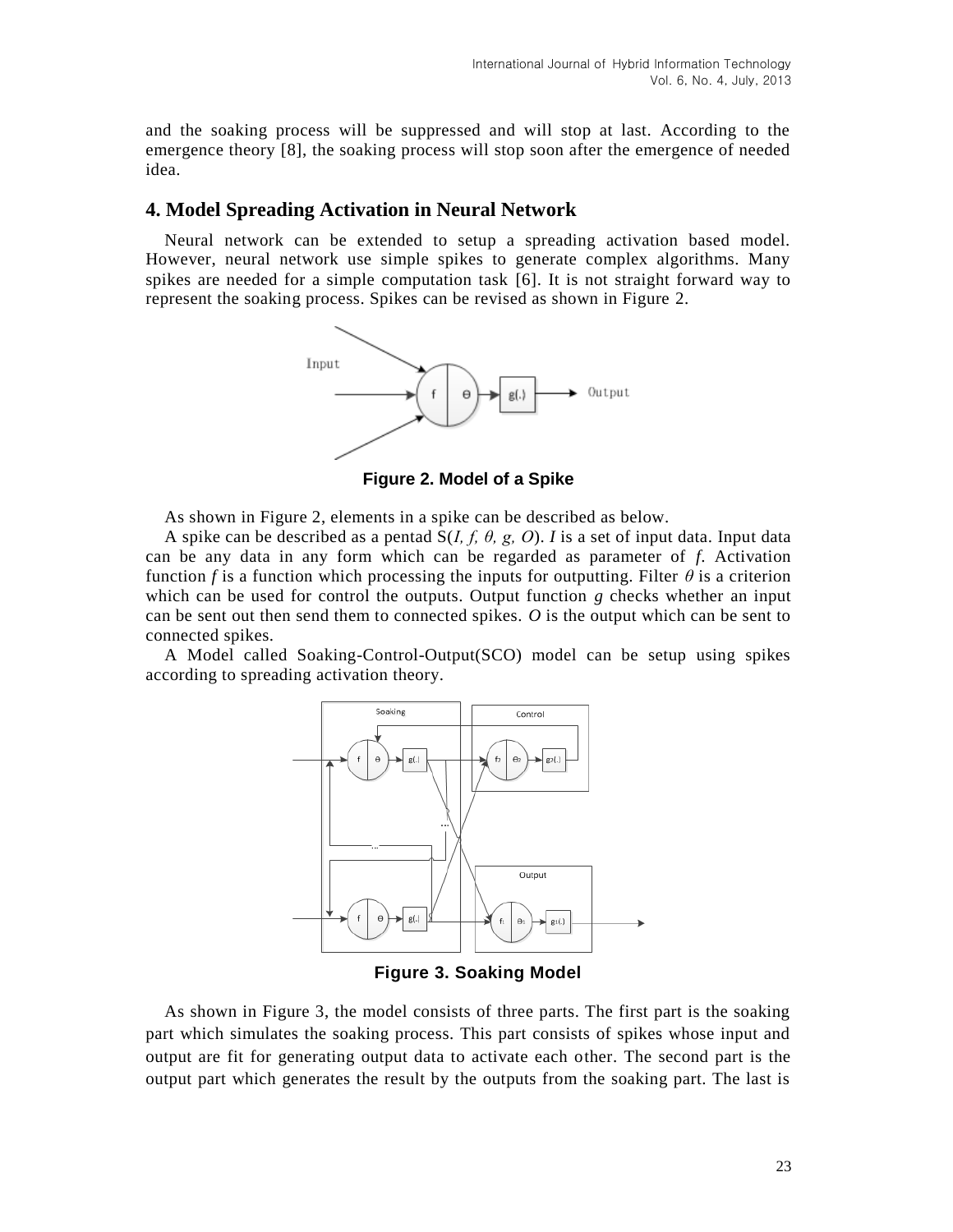the control information  $\theta$  for the soaking part and leads to faster convergence. All parts can consist of heterogeneous spikes to adapt complex tasks.

The soaking part corresponds to the spreading and activation process in human minds. The control part corresponds to the knowledge and its constraint to the soaking process. The output part provides the final result when activation stopped.

## **5. Experiments and Results**

Experiments had been carried out to evaluate the model. These shortest path related problems are simple but suit for studying the essence of spreading activation model.

## **5.1. Problem1: Shortest Path between Two Vertexes**

This problem is to find a shortest path between two vertexes in a positive weighted connected graph. This is a simple problem for both computer and men when the graph do not consists of too many vertexes. However, the problem can easily map the reasoning process in human mind.

**5.1.1. Design of Model:** Let each vertex corresponding to a spike in soaking part. These vertexes are connected as the graph is. Input is connected to the beginning node. The target node is connected to the control and output part. Information passed in the soaking part is defined as a dyad P<*Weight, Route*> which denotes the weight and route of a path. Function f in soaking part adds the weight of passed edge to Weight and add the label of the vertex to Route. Function g decides whether the path is overweight and sends paths not overweight to next nodes.

The control part get weight from received information and update  $\theta$  as *P.Weight<Input.Weight*. The output part gives the result when the algorithm ends.

**5.1.2. Result:** Experiments are carried out in two randomly generated connected graphs which consist of 100 vertexes. The first and last vertexes are regarded as start and destination respectively. Table 1 shows the details about the experiments.

| Experiment | Vertexes |     | Weights Vertex Degree |
|------------|----------|-----|-----------------------|
|            | 100      | 1-5 |                       |
|            | 100      | 1-5 | 10                    |

## **Table 1. Graph Used in Experiments in Problem1**

The result can be shown in Figure 4. Number of activated outputs raised sharply until a path to the destination was found. As soon as a path was found, the algorithm converged quickly.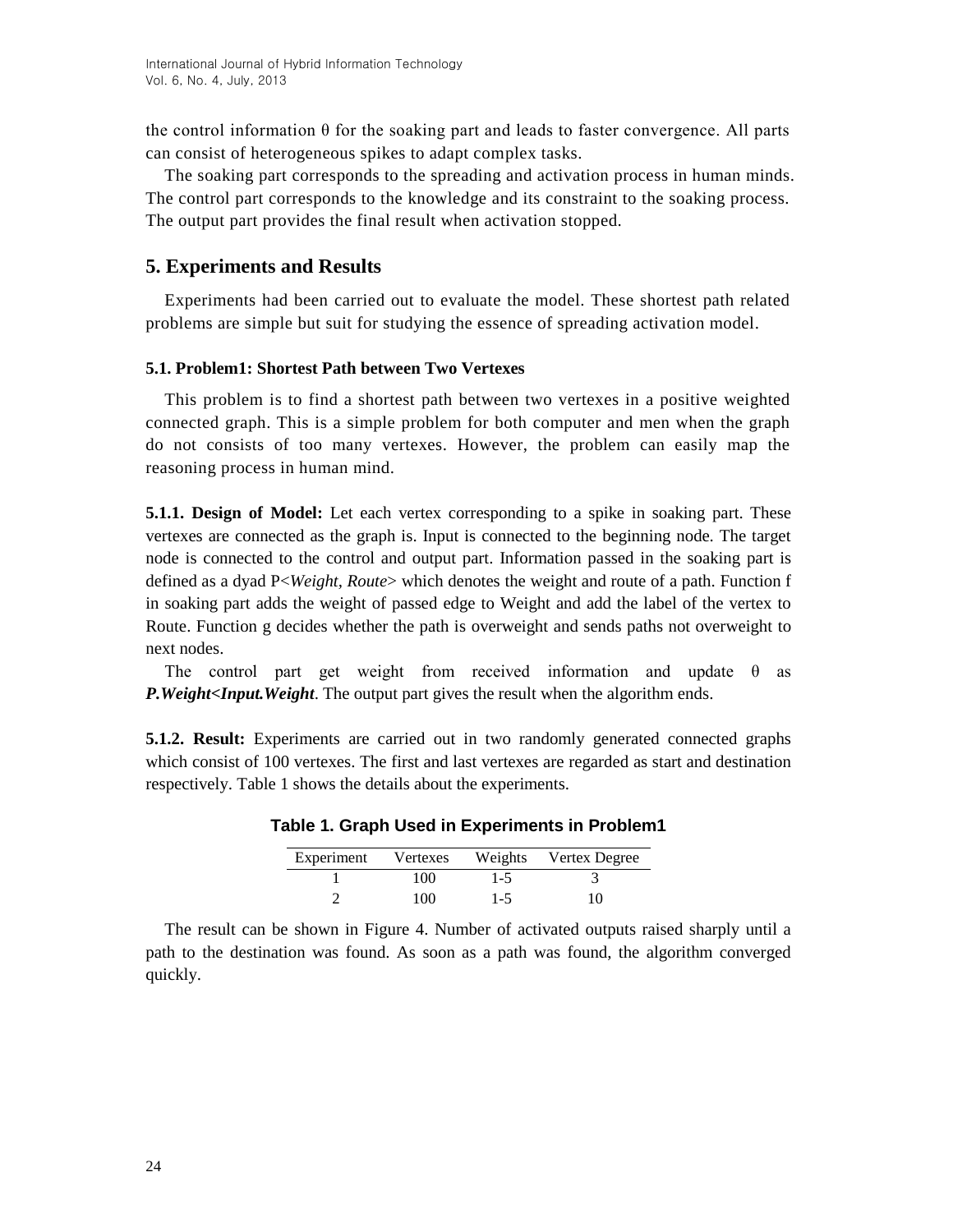International Journal of Hybrid Information Technology Vol. 6, No. 4, July, 2013



**Figure 4. Activation and Outputs**

When a path is founded, heuristic information can be provided for the soaking process. This point can be defined as heuristic point of a soaking model.

*Definition 1*: The soaking round in which  $\theta$  is updated and the number of outputs decrease sharply is defined as heuristic point. It is noted as Hp.

Let Ls(A,B) be the least soaks needed for connection of nodes A and B. Let B and D be the beginning and destination nodes in problem 1. The heuristic point of problem1 is shown below.

$$
Hp=Min(Ls(B, D))
$$

#### **5.2. Problem2: Shortest Circle Finding**

This problem is to find a shortest path beginning with a given vertex which can cover all vertexes and back to the first vertex in a positive weighted connected graph. It is a hard problem for both human and machines.

**5.2.1. Design of Model:** The soaking part used the same definition in problem1.

The control part gets weight from received information, and then determines if all vertexes were included in the route. If so then update  $\theta$  as *Weight<Input.Weight*. The output part gives the result when the algorithm ends.

**5.2.2. Result:** Because of the complexity of the problem, this experiment was carried out in a randomly generated connected graph which consists of 10 vertexes. Table 2 shows the details about the experiments.

| Table 2. Graph Used in Experiments in Problem2 |
|------------------------------------------------|
|                                                |

| Experiment Vertexes |     | Weights Vertex Degree |
|---------------------|-----|-----------------------|
|                     | 1.5 |                       |

The result can be shown in Figure 5. Number of activated outputs raised sharply until a path to the destination was found. As soon as a path was found, the algorithm converged soon.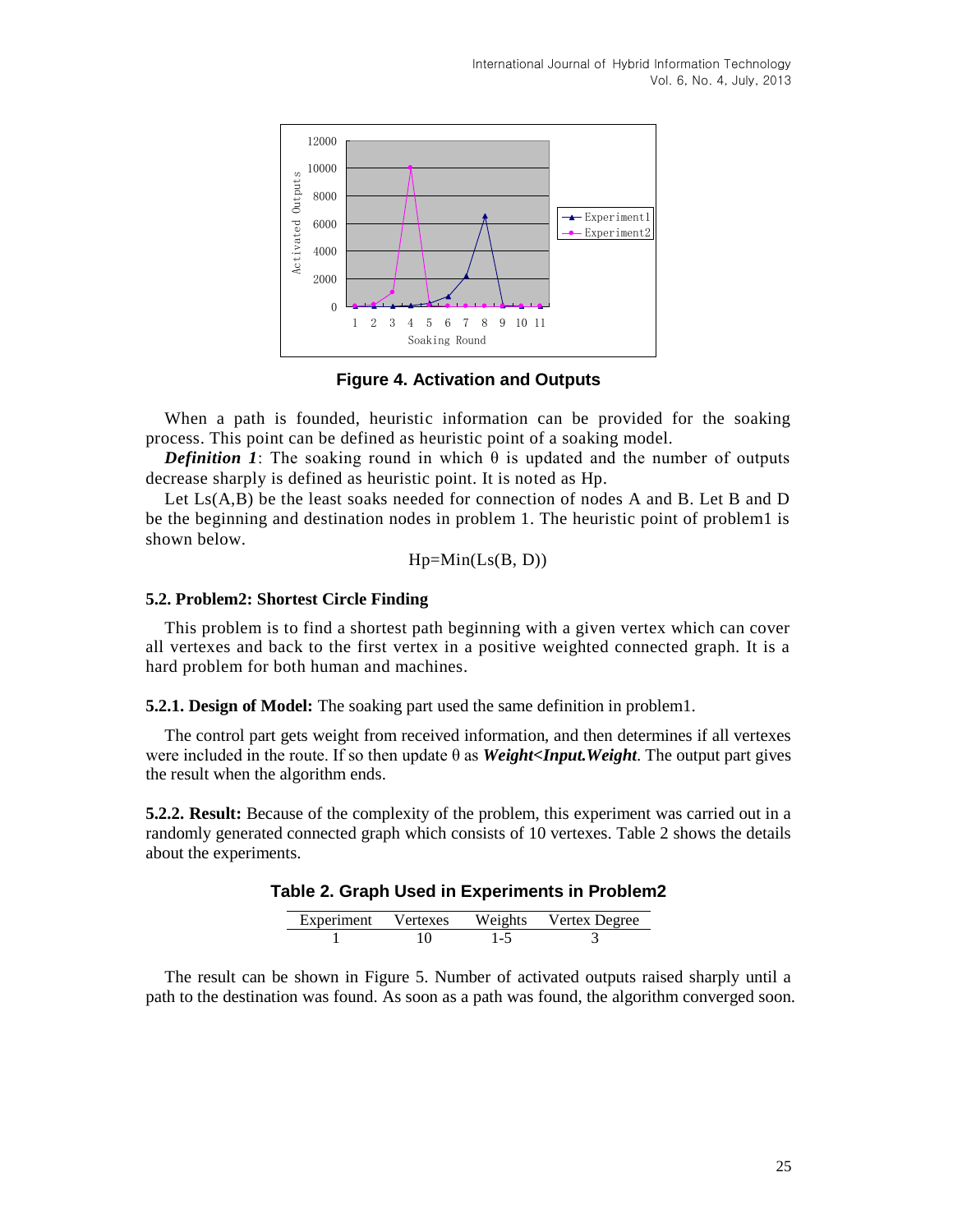International Journal of Hybrid Information Technology Vol. 6, No. 4, July, 2013



**Figure 5. Activation and Outputs**

The heuristic point can be reached when and only when all nodes reached in this problem, that is to say:

$$
Hp = Count(Nodes)
$$

It is bad when number of nodes increases in this problem.

### **5.3. Problem 3**:**Shortest Convergent Vertexes**

Find a vertex which has the least summary cost to n vertexes in a positive weighted connected graph. The problem seems simple, but it is not a simple task for machines to get the optimized solution.

**5.3.1. Design of Model:** In the soaking part given vertexes were regarded as initial input nodes. Nodes in soaking part were designed as in problem 1. All nodes in soaking part connect to the control part and the output part.

The control part was to determine whether the inputs' route include all given vertexes. If so, update θ as *Weight<Input.Weight*.

The output part checks whether the inputs' routes include all given vertexes and output the final result.

**5.3.2. Result:** Experiments are carried out in randomly generated connected graphs which consist of 100 vertexes. Table 3 shows the details about the experiments.

|  |  |  | Table 3. Graph Used in Experiments in Problem3 |  |  |
|--|--|--|------------------------------------------------|--|--|
|--|--|--|------------------------------------------------|--|--|

| Experiment | Source<br>Vertexes | Weights | Vertex Degree |
|------------|--------------------|---------|---------------|
|            |                    | 1-5     |               |
|            |                    | $1 - 5$ |               |
|            |                    | $1 - 5$ |               |

The result can be shown in Figure 6.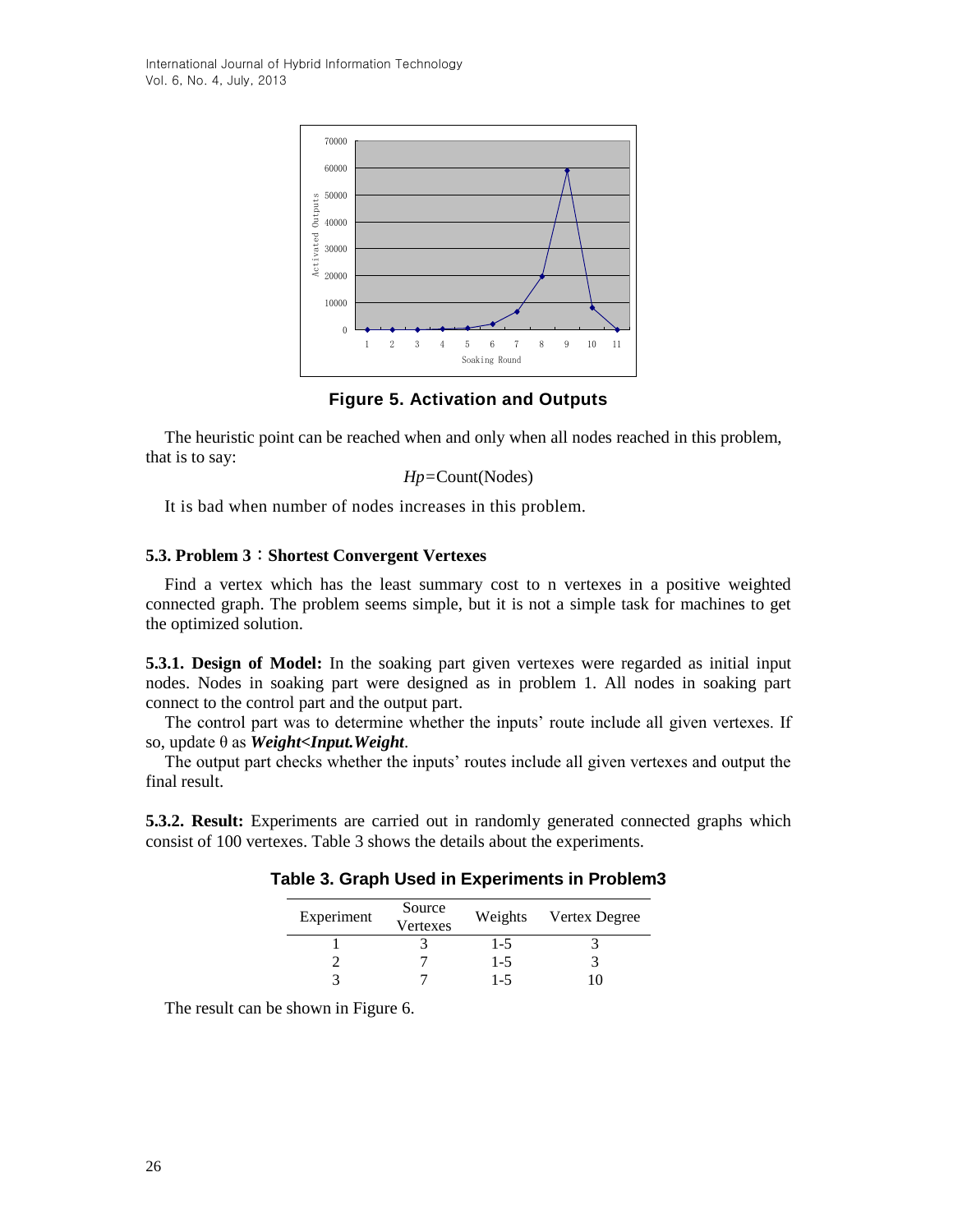

**Figure 6. Activation and Outputs**

Once a convergence point was reached, the algorithm converged soon. Let  $V_i$  be the given i vertexes,  $V_c$  be the convergence point,  $Dis(X, Y)$  be the soaking rounds needed from node X to Y, the heuristic point of problem1 is shown below.

*Hp*=Max(Dis(V<sub>i</sub>, V<sub>c</sub>))

## **6. Conclusion**

This paper advanced a neural network model which consists of soaking part, control part and output part to model spreading activation theory. Three problems were tested using this model to explain the efficiency of spreading activation theory.

The solution of problem1 showed the emergence and convergence of the soaking process. When reaching a heuristic point, soaking can be restrained and the solution of problem will soon be generated. This trend was shown in other experiments too. Edges in experiment 2 are much more than that in experiment 1. However, the complexity did not increase exponentially as we thought because the quick emergent of heuristic point. This can explain why men can find the result efficiently in great amount of information in some extent. Because of the rich relations of knowledge, needed knowledge can be found in limited soaks in spite of the large amount of knowledge.

The solution of problem2 showed some inability of spreading activation method. Although result was found at last with heuristic information, the heuristic point emerged at the 10th round of soaking which is equal to the number of vertexes in the graph. Large amount of output information generated. This result can explain the inability of human in some artificial intelligence problems.

The solution of problem3 showed the superiority of the spreading activation theory in PDP problem solving. It can explain how human consider problems in a systematical way.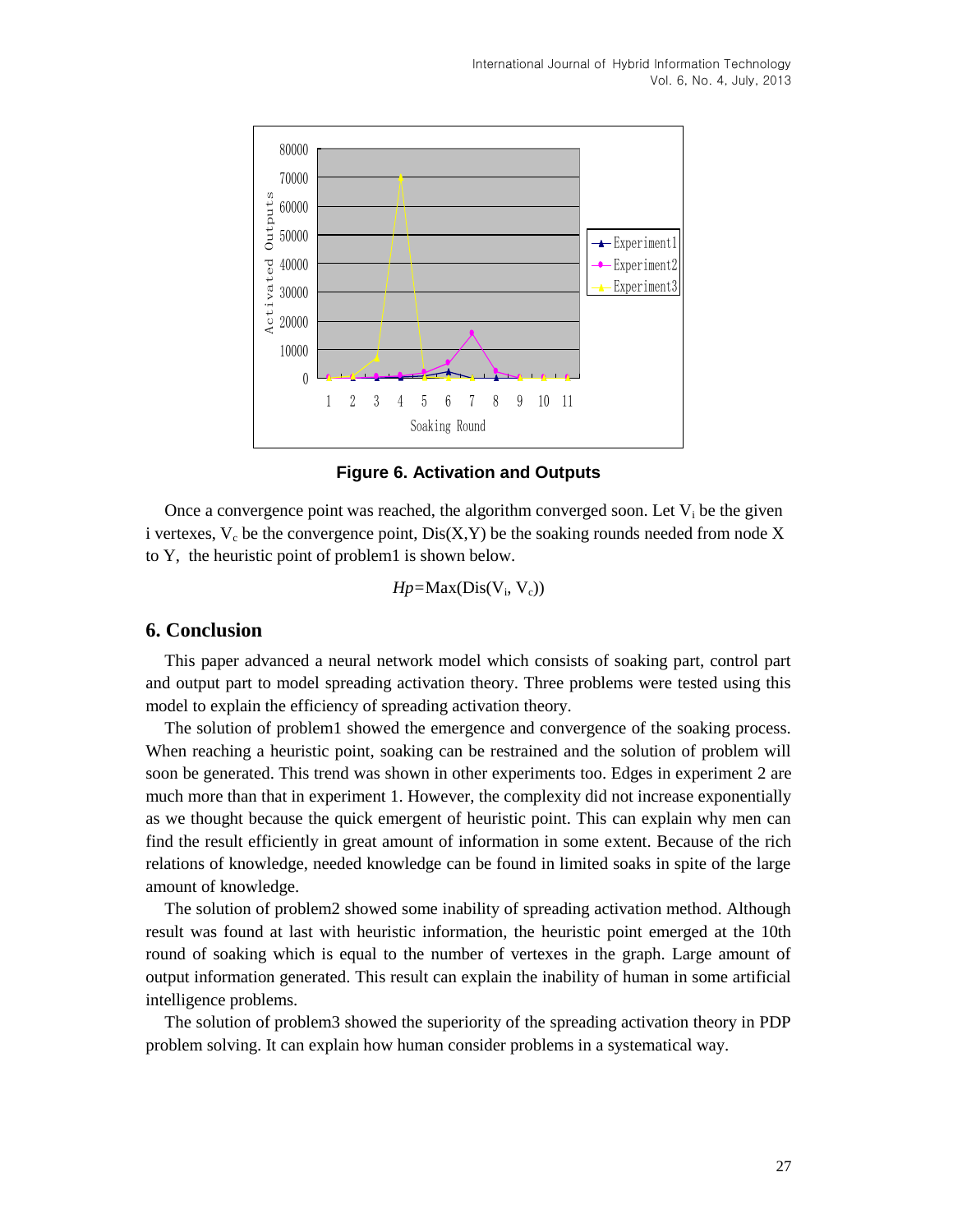# **7. Discussion & Future Work**

### **7.1. About Heuristic and Convergence of Model**

State based spreading and activation had been described in John R. Anderson's paper [1] long before. The model is an excellent one for state based activation. Figure 7 is a figure in this paper which showed the spreading and activation process.



**Figure 7. Activation Process in Anderson's Paper**

However, output will increase exponentially if a node can be activated many times without decay.

On another hand, the model described the decay of spreading and activation. It is not related to the objective of problem solving. The soaking may not converge to needed state.

Other papers [9] also mentioned the termination of a spreading activation based algorithm. Only full spreading and specification of the numbers of iterations are mentioned.

In the SCO model in this paper, the soaking can be constrained by the control part which refers to the knowledge in human mind. It clearly mapped the role of knowledge in human minds.

### **7.2. Compare to Traditional Neural Network**

Traditional neural network methods divide complex task to simple atomic tasks and solve the problem by dealing simple outputs [6]. Although many calculations can be simulated by many spikes, a model for a complex task can hardly be setup.

SCO model extends the ability of spikes. It is much easier to setup a SCO model for a complex problem. Training of a SCO model can be more straight-forward.

### **7.3. Consider Semantics and Memory Structure**

Most models based on spreading activation theory are semantics based. It is important to consider semantics in soaking models. Although models in this paper implement homogeneous spikes and simple functions, different functions can be set for spikes to deal with different type of semantics in SCO. The SCO model is adaptive.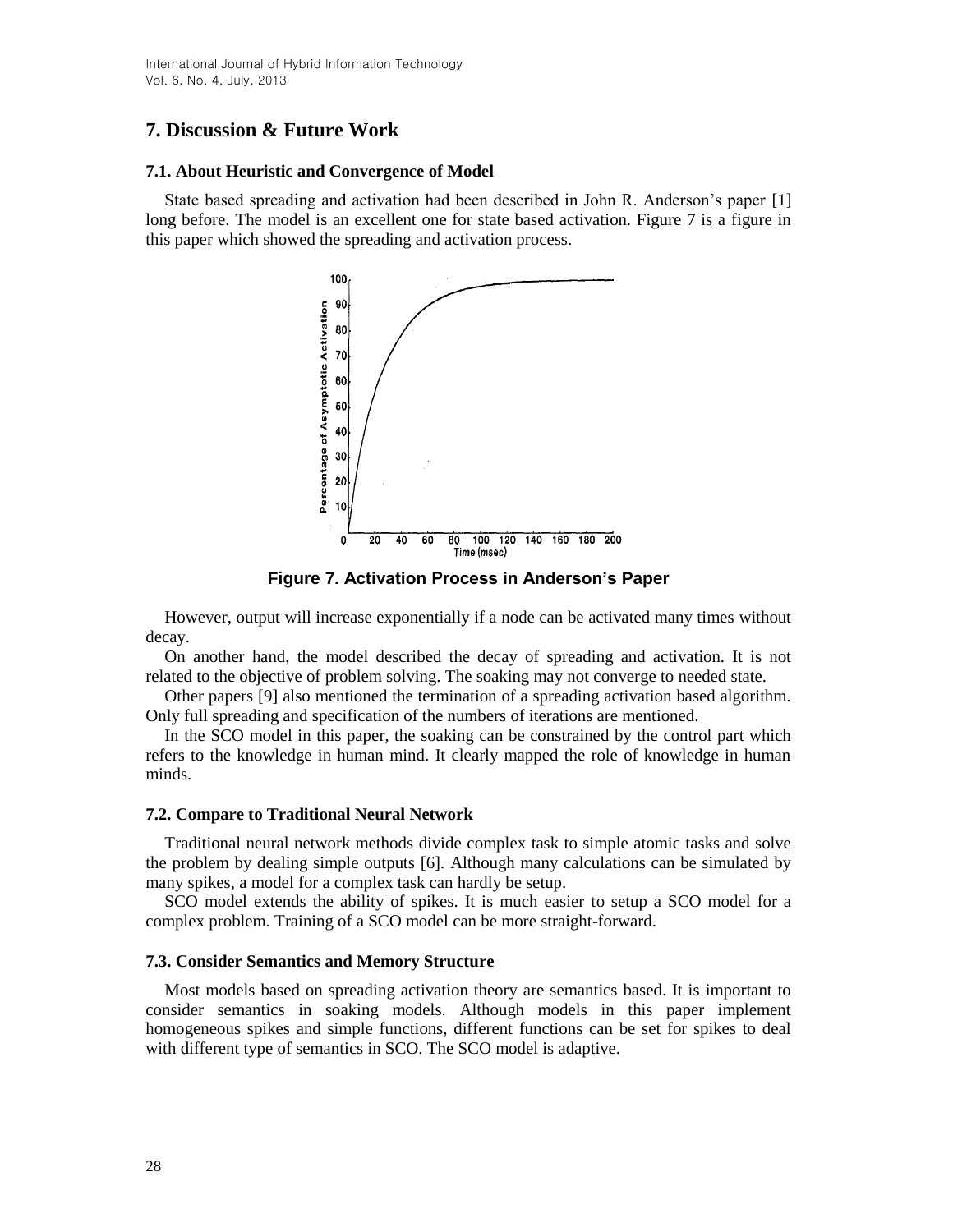Memory structure was considered in other works [9]. These methods can also be defined in control part to enhance the model.

### **References**

- [1] J. R. Anderson and P. L. Pirolli, "Spread of activation", Journal of Experimental Psychology: Learning, Memory, and Cognition, vol. 10, **(1984)**, pp. 791-799.
- [2] A. Azizian, J. Pierre-Louis and N. K. Squires, "P300 as an index of spreading activation", Psychophysiology, vol. 39, no. 19, **(2002)**.
- [3] J. S. Bowers, "Challenging the Widespread Assumption that Connectionism and Distributed Representations Go hand-in-hand", Cognitive Psychology, vol. 45, **(2002)**, pp. 413-445.
- [4] A. M. Collins and E. F. Loftus, "Spreading Activation Theory of Semantic Processing", Psychological Review, vol. 82, **(1975)**, pp. 407-428.
- [5] F. Crestani, "Application of spreading activation techniques in information retrieval", Artificial Intelligence Review, vol. 11, **(1997)**, pp. 453-482.
- [6] G. Nagy, "Neural Networks-Then and Now", IEEE Transactions on Neural Networks, vol. 2, **(1991)**, pp. 316- 318.
- [7] D. M. Nathan, L. H. Jessica, A. F. Stefan and J. H. Jacqueline, "Neural correlates of semantic activation spreading on the path to picture naming in adults who stutter", Clinical Neurophysiology, vol. 121, **(2010)**, pp. 1447-1463.
- [8] J. H. Holland, "Emergence: From Chaos to Order", Oxford University Press, **(2000)**.
- [9] A. Katifori, C. Vassilakis and A. Dix, "Ontologies and the brain: Using spreading activation through ontologies to support personal interaction", Cognitive Systems Research, vol. 11, **(1997)**, pp. 25-41.
- [10] K. Thiel and M. R. Berthold, "Node Similarities from Spreading Activation", Proceedings of 2010 IEEE International Conference on Data Mining, **(2010)**, pp. 1085-1090.
- [11] X. Fu and H. Wei, "Problem Solving by soaking the concept network", Computer Science and Information Systems, vol. 8, **(2011)**, pp. 761-778.
- [12] B. Yolanda, L. Martin and G. Alberto, "Exploring synergies between content-based filtering and Spreading Activation techniques in knowledge-based recommender systems", Information Sciences, vol. 181, **(2011)**, pp. 4823-4846.

## **Authors**



**Xixu Fu** got his master degree in 2007 at Fudan University. Now he is an engineer in Shanghai Ocean University and a ph. D candidate in Fudan University. His research interests include artificial intelligence, psychology, cloud computing and software engineering.



**Kaijun Wu** is a researcher in Shanghai Ocean University. His research interests include cloud computing and software engineering.

**Xizhang Gong** is a senior engineer in Shanghai Ocean University. His research interests include system integration and software engineering.